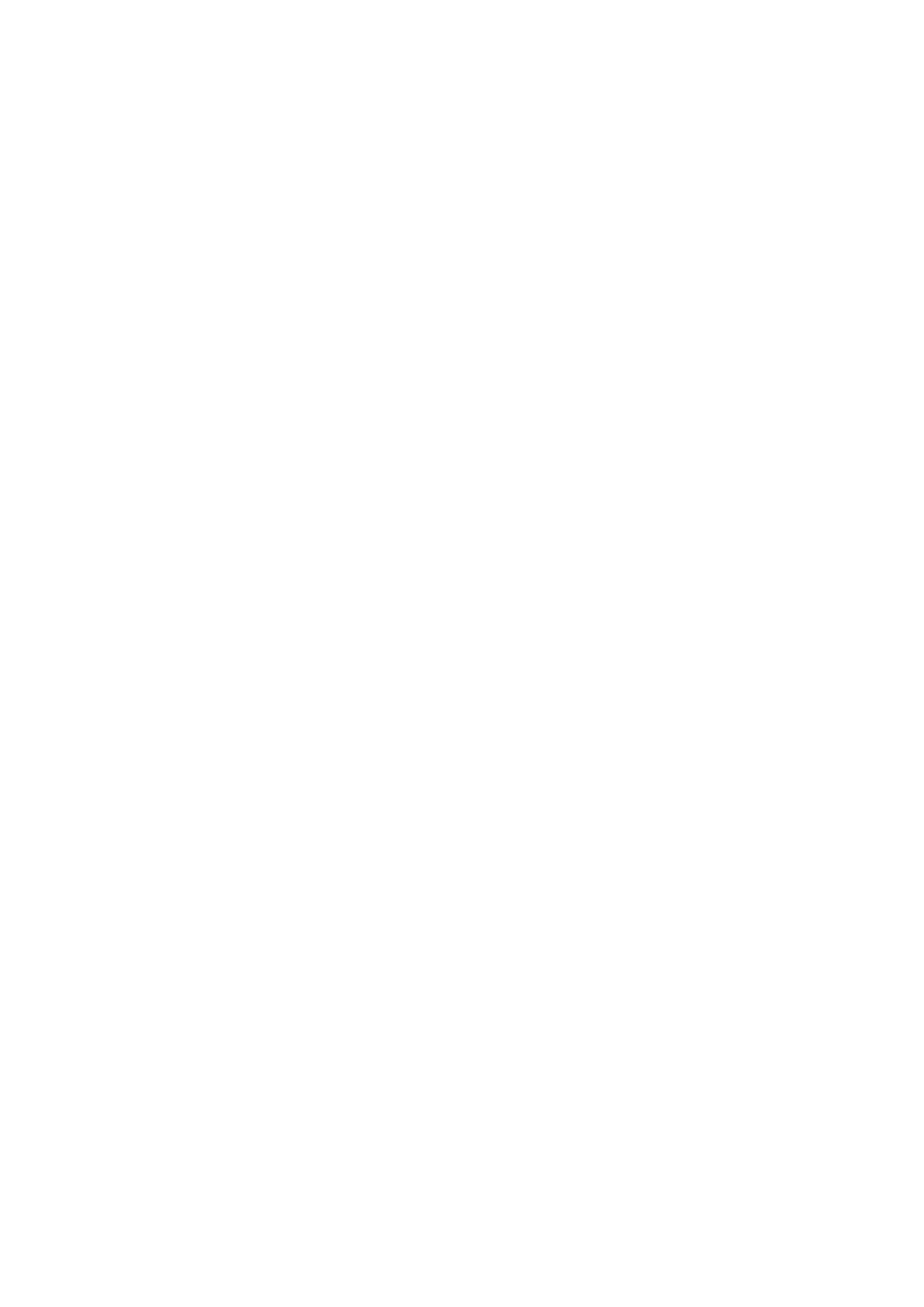*I certify that this public bill, which originated in the Legislative Assembly, has finally passed the Legislative Council and the Legislative Assembly of New South Wales.*

> *Clerk of the Legislative Assembly. Legislative Assembly, Sydney, , 2012*



New South Wales

## **Coroners Amendment Bill 2012**

Act No , 2012

An Act to amend the *Coroners Act 2009* to make further provision with respect to the conduct of coronial proceedings and post mortem examinations and the publication of matters arising in coronial proceedings.

*I have examined this bill and find it to correspond in all respects with the bill as finally passed by both Houses.*

*Assistant Speaker of the Legislative Assembly.*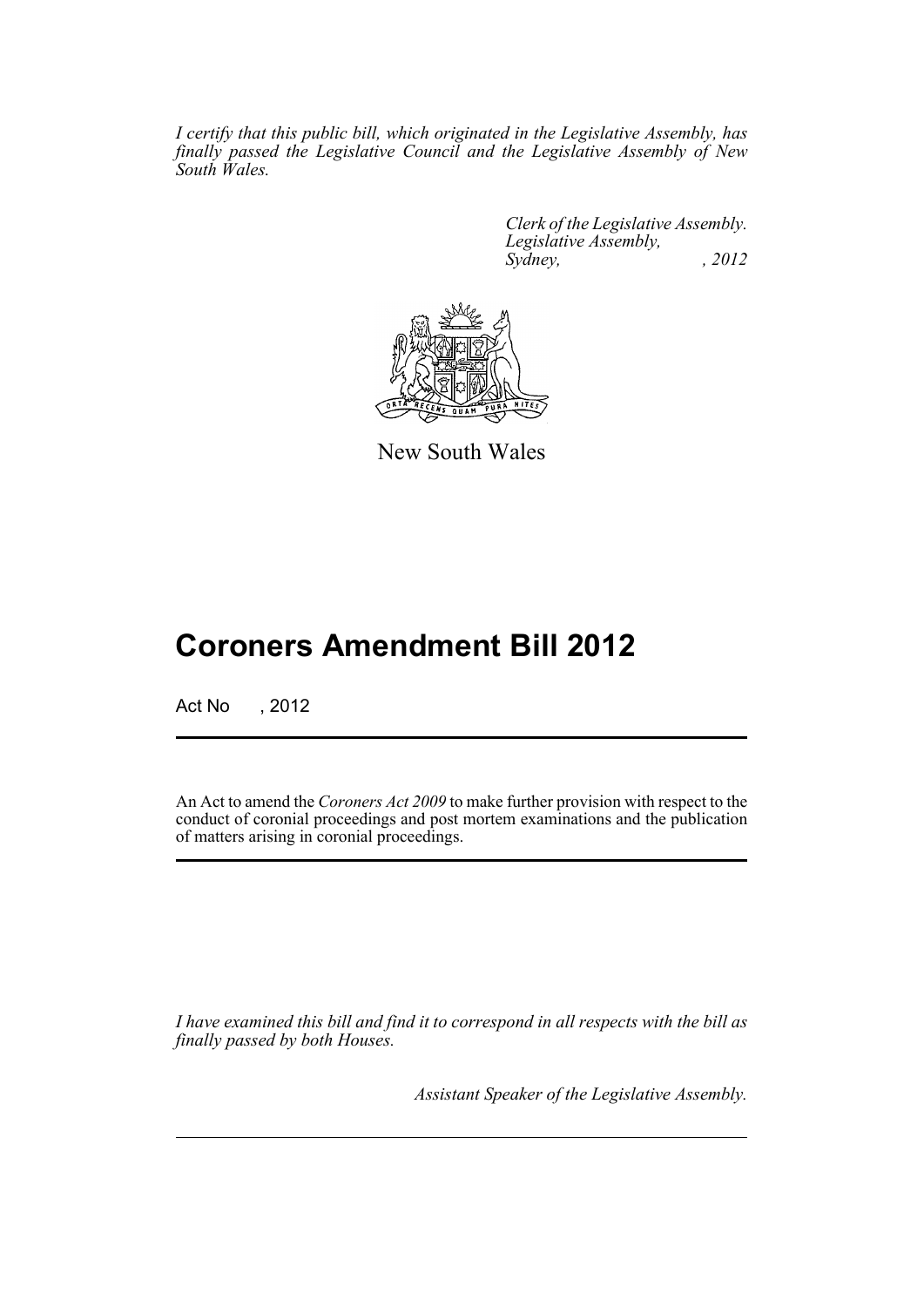Clause 1 Coroners Amendment Bill 2012

## <span id="page-3-0"></span>**The Legislature of New South Wales enacts:**

### **1 Name of Act**

This Act is the *Coroners Amendment Act 2012*.

### <span id="page-3-1"></span>**2 Commencement**

This Act commences on a day or days to be appointed by proclamation.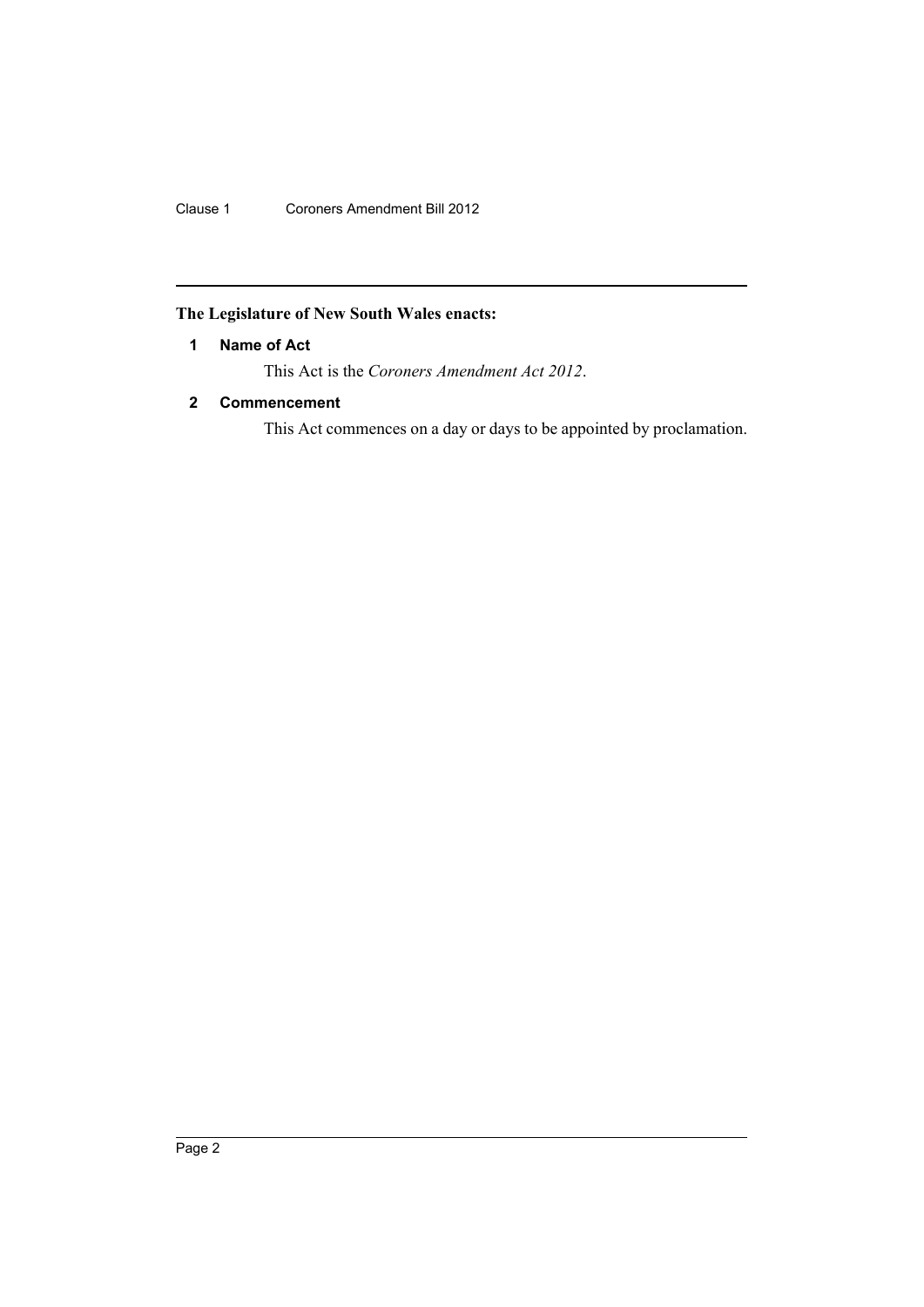Amendment of Coroners Act 2009 No 41 Schedule 1

## <span id="page-4-0"></span>**Schedule 1 Amendment of Coroners Act 2009 No 41**

#### **[1] Section 4 Definitions**

Omit the definition of *senior next of kin* from section 4 (1). Insert instead: *senior next of kin*—see section 6A.

#### **[2] Section 6 Meaning of "reportable death"**

Omit section 6 (1) (f). Insert instead:

(f) the person died while in or temporarily absent from a declared mental health facility within the meaning of the *Mental Health Act 2007* and while the person was a patient at the facility for the purpose of receiving care, treatment or assistance under the *Mental Health Act 2007* or *Mental Health (Forensic Provisions) Act 1990*.

#### **[3] Section 6A**

Insert after section 6:

#### **6A Meaning of "senior next of kin"**

- (1) For the purposes of this Act, the *senior next of kin* of a deceased person is:
	- (a) the deceased person's spouse, or
	- (b) if the deceased person did not have a spouse or a spouse is not available—any of the deceased person's children who are adults, or
	- (c) if the deceased person did not have a spouse or child or a spouse or child is not available—either of the deceased person's parents, or
	- (d) if the deceased person did not have a spouse, child or living parent or a spouse, child or parent is not available—any of the deceased person's brothers or sisters who are adults, or
	- (e) if the deceased person did not have a spouse, child, living parent, brother or sister or a spouse, child, parent, brother or sister is not available:
		- (i) any person who is named as an executor in the deceased person's will, or
		- (ii) any person who was the deceased person's legal personal representative immediately before the deceased person's death.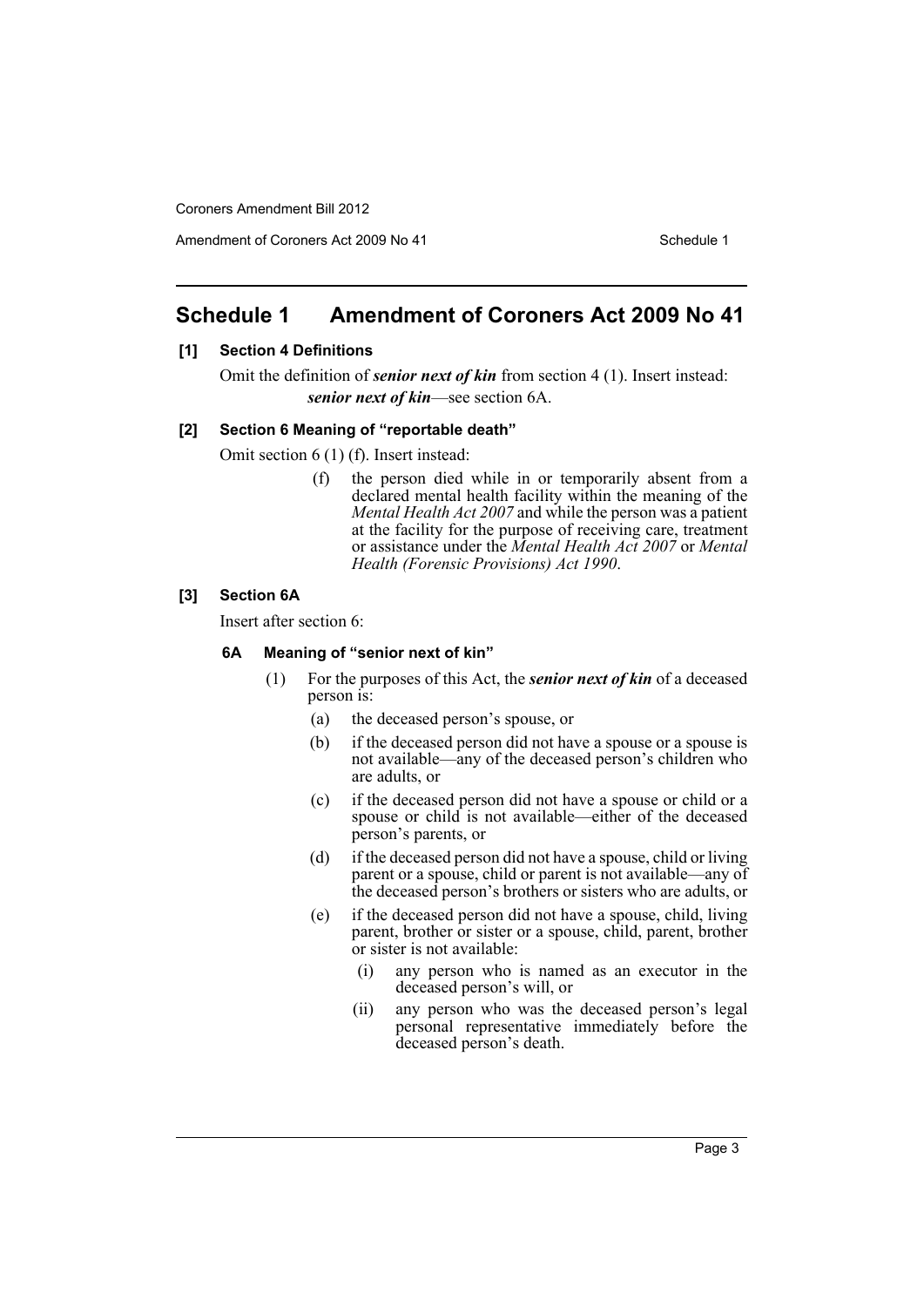Schedule 1 Amendment of Coroners Act 2009 No 41

(2) A coroner may treat a person who was a deceased person's legal personal representative immediately before the deceased person's death as the deceased person's senior next of kin for the purposes of this Act if the coroner is satisfied that the person who is available to act as senior next of kin is unable to do so.

#### **[4] Section 74 Powers of coroner to clear court and prevent publication of evidence or submissions**

Insert at the end of section 74 (1) (b):

, or

(c) that any submissions made in the proceedings concerning whether a known person may have committed an indictable offence not be published.

#### **[5] Section 76 Publication of certain questions, warnings, objections, submissions and comments**

Insert after section 76 (1) (c):

(d) any submissions made by or on behalf of a person appearing or being represented in the proceedings or by a person assisting the coroner, or any comment made by the coroner, concerning whether an inquest or inquiry should be suspended under section 78.

#### **[6] Section 79 Procedure following suspension of inquest or inquiry**

Omit "subsections (3) and (5)" from section 79 (1).

Insert instead "subsections  $(2A)$ ,  $(3)$ ,  $(5)$  and  $(5A)$ ".

#### **[7] Section 79 (2A)**

Insert after section 79 (2):

- (2A) An order under subsection (1) that an inquest or inquiry be resumed may not be made unless the coroner has given the State Coroner written notice of:
	- (a) the coroner's intention to make the order, and
	- (b) the day on which it is proposed to make the order (being a day that is no earlier than 14 days after the notice is given).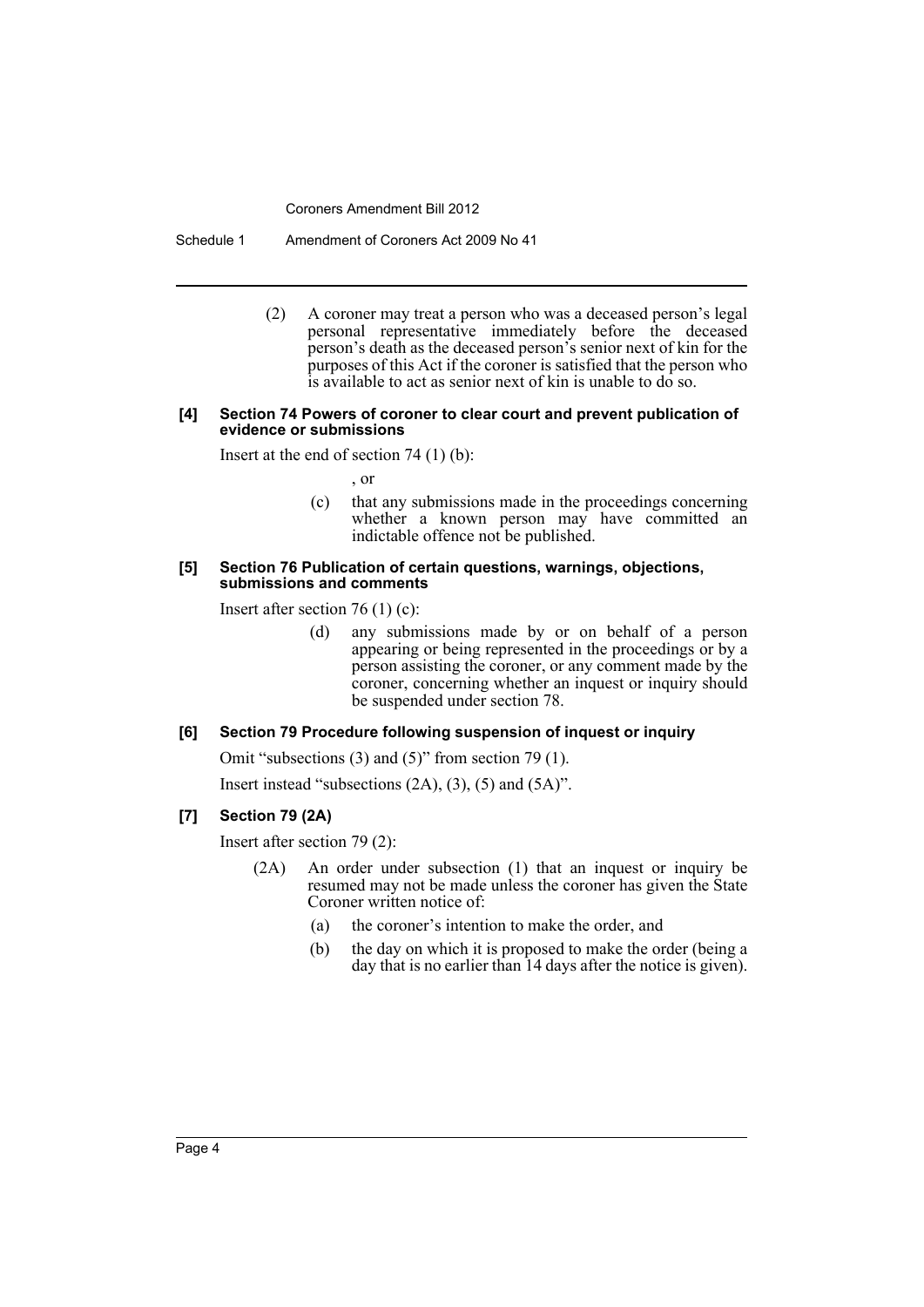#### **[8] Section 79 (5A) and (5B)**

Insert after section 79 (5):

- (5A) If the State Coroner considers that it is inappropriate for a suspended inquest or inquiry to be resumed, the State Coroner may, after consulting the coroner who suspended it, direct that the inquest or inquiry not be resumed.
- (5B) The State Coroner is not to give a direction under subsection (5A) to a coroner who is a Magistrate without the Chief Magistrate's consent.

#### **[9] Section 86 Notification of application**

Omit section 86 (2).

#### **[10] Section 86A**

Insert after section 86:

#### **86A Intervention by Minister in application**

- (1) The Minister may intervene in any application for an order under this Chapter to which the Minister is not a party.
- (2) If the Minister intervenes in an application for an order under this Chapter, the Minister:
	- (a) becomes a party to the application, and
	- (b) has all the rights, including rights of appeal, of a party to the application.
- (3) The Minister is entitled to be heard on the hearing of an application for an order under this Chapter even if the Minister does not intervene in the application or the Minister is not otherwise a party to the application.

#### **[11] Section 96 Objections by senior next of kin to exercise of relevant post mortem investigative functions**

Insert "under subsection (3)" after "The notice" in section 96 (4).

#### **[12] Section 96 (5) and (6)**

Insert after section 96 (4):

(5) The coroner may refuse a request made by the senior next of kin of a deceased person for a post mortem examination not to be conducted on the deceased person if the coroner is satisfied that the senior next of kin has been, or may be, charged with an offence in connection with the deceased person's death.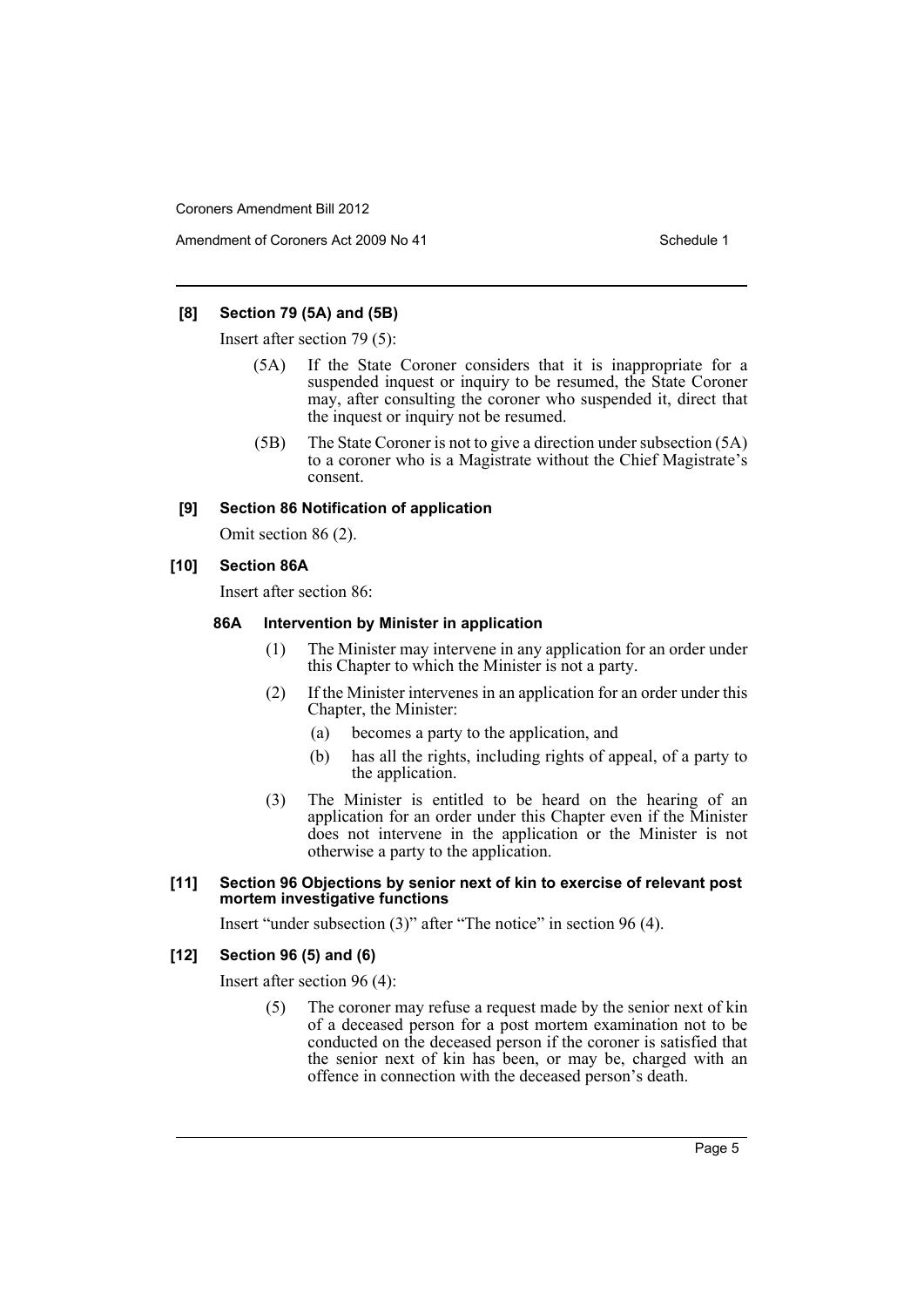Schedule 1 Amendment of Coroners Act 2009 No 41

(6) Nothing in subsection (5) prevents another senior next of kin of the deceased person from making a request that a post mortem examination not to be conducted on the deceased person.

#### **[13] Section 97 Applications to Supreme Court by senior next of kin**

Insert "(3)" after "section 96" in section 97 (1).

#### **[14] Section 98 Senior next of kin may authorise another person to exercise functions**

Insert after section 98 (2):

(3) If a request by the senior next of kin of a deceased person for a post mortem examination not to be conducted on the deceased person has been refused under section 96 (5), the senior next of kin may not authorise another person to make the request.

#### **[15] Schedule 2 Savings, transitional and other provisions**

Insert at the end of clause 1 (1):

any other Act that amends this Act

#### **[16] Schedule 2**

Insert at the end of the Schedule (with appropriate Part and clause numbers):

## **Part Provisions consequent on enactment of Coroners Amendment Act 2012**

#### **Definition**

In this Part:

*amending Act* means the *Coroners Amendment Act 2012*.

#### **Direction not to resume suspended inquest or inquiry**

The amendments made to section 79 by the amending Act extend to inquests or inquiries that were suspended (but which have not yet been resumed) before the commencement of those amendments.

#### **Interventions by Minister**

Section 86A (as inserted by the amending Act) extends to applications for an order under Chapter 7 made (but not finally determined) before the commencement of the section.